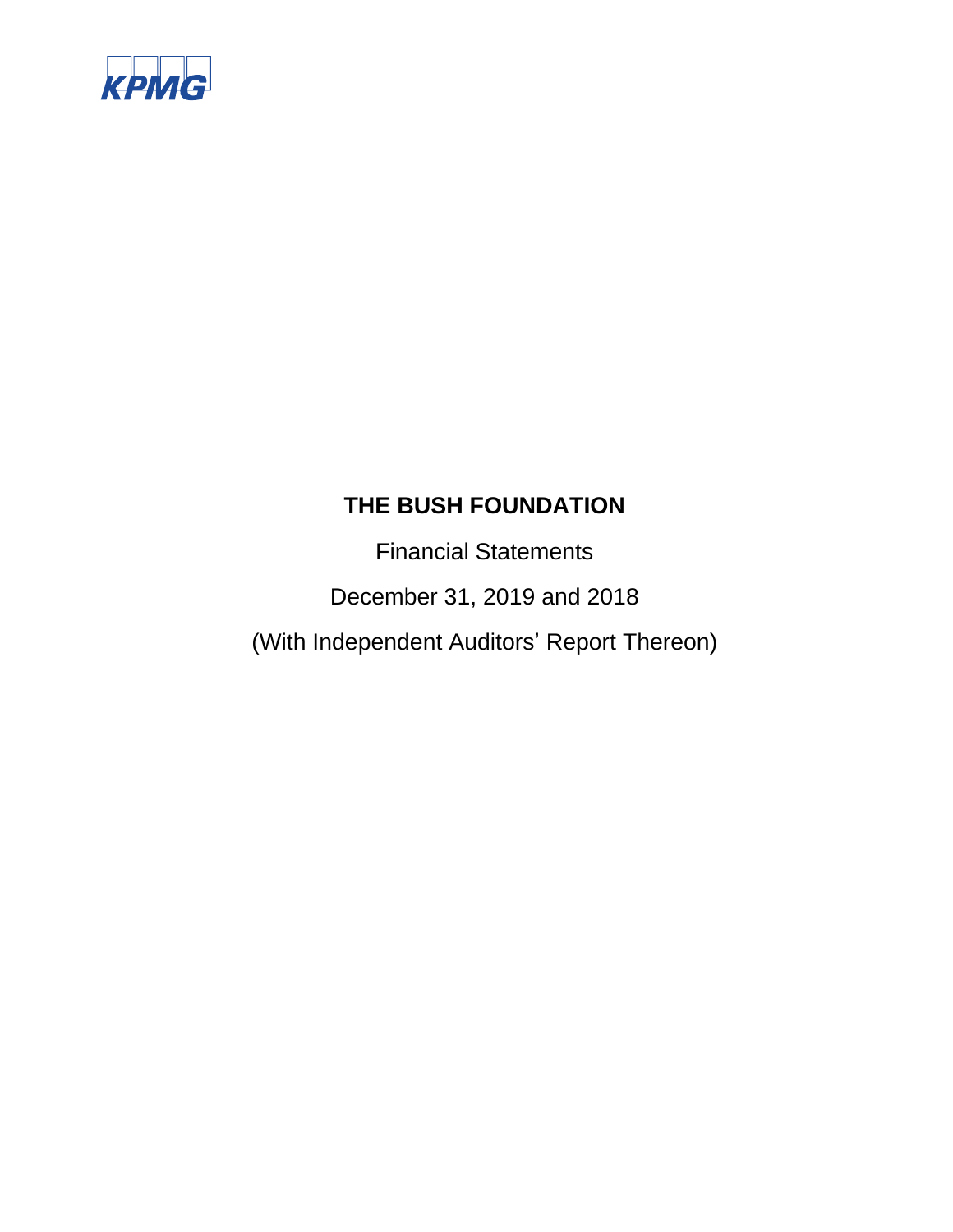

KPMG LLP 4200 Wells Fargo Center 90 South Seventh Street Minneapolis, MN 55402

#### **Independent Auditors' Report**

The Board of Directors The Bush Foundation:

We have audited the accompanying financial statements of the Bush Foundation, which comprise the statements of financial position as of December 31, 2019 and 2018, and the related statements of activities and cash flows for the years then ended, and the related notes to the financial statements.

#### *Management's Responsibility for the Financial Statements*

Management is responsible for the preparation and fair presentation of these financial statements in accordance with U.S. generally accepted accounting principles; this includes the design, implementation, and maintenance of internal control relevant to the preparation and fair presentation of financial statements that are free from material misstatement, whether due to fraud or error.

#### *Auditors' Responsibility*

Our responsibility is to express an opinion on these financial statements based on our audits. We conducted our audits in accordance with auditing standards generally accepted in the United States of America. Those standards require that we plan and perform the audit to obtain reasonable assurance about whether the financial statements are free from material misstatement.

An audit involves performing procedures to obtain audit evidence about the amounts and disclosures in the financial statements. The procedures selected depend on the auditors' judgment, including the assessment of the risks of material misstatement of the financial statements, whether due to fraud or error. In making those risk assessments, the auditor considers internal control relevant to the entity's preparation and fair presentation of the financial statements in order to design audit procedures that are appropriate in the circumstances, but not for the purpose of expressing an opinion on the effectiveness of the entity's internal control. Accordingly, we express no such opinion. An audit also includes evaluating the appropriateness of accounting policies used and the reasonableness of significant accounting estimates made by management, as well as evaluating the overall presentation of the financial statements.

We believe that the audit evidence we have obtained is sufficient and appropriate to provide a basis for our audit opinion.

#### *Opinion*

In our opinion, the financial statements referred to above present fairly, in all material respects, the financial position of the Bush Foundation as of December 31, 2019 and 2018, and the changes in its net assets and its cash flows for the years then ended, in accordance with U.S. generally accepted accounting principles.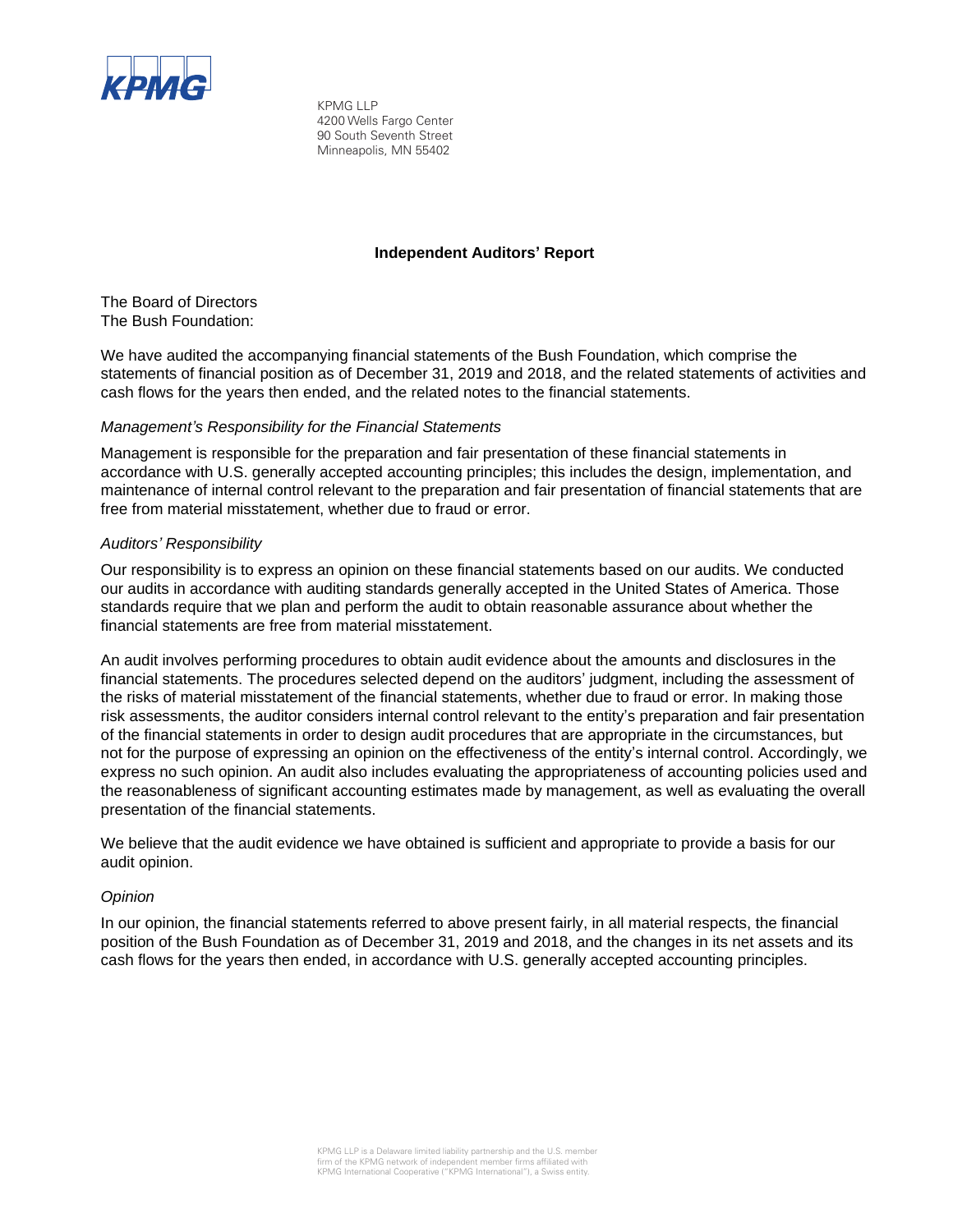

#### *Emphasis of Matter*

As discussed in Note 2(i) to the financial statements, in 2019 the Bush Foundation adopted new accounting guidance, Financial Accounting Standards Board Accounting Standards Update (ASU) 2014-09, *Revenue from Contracts with Customers (Topic 606),* ASU 2016-12, *Revenue from Contracts with Customers Narrow-Scope Improvements and Practical Expedients (Topic 606)* and, ASU 2018-08, *Not-for-Profit Entities (Topic 958): Clarifying the Scope and the Accounting Guidance for Contributions Received and Contributions Made*. Our opinion is not modified with respect to these matters.



Minneapolis, Minnesota July 9, 2020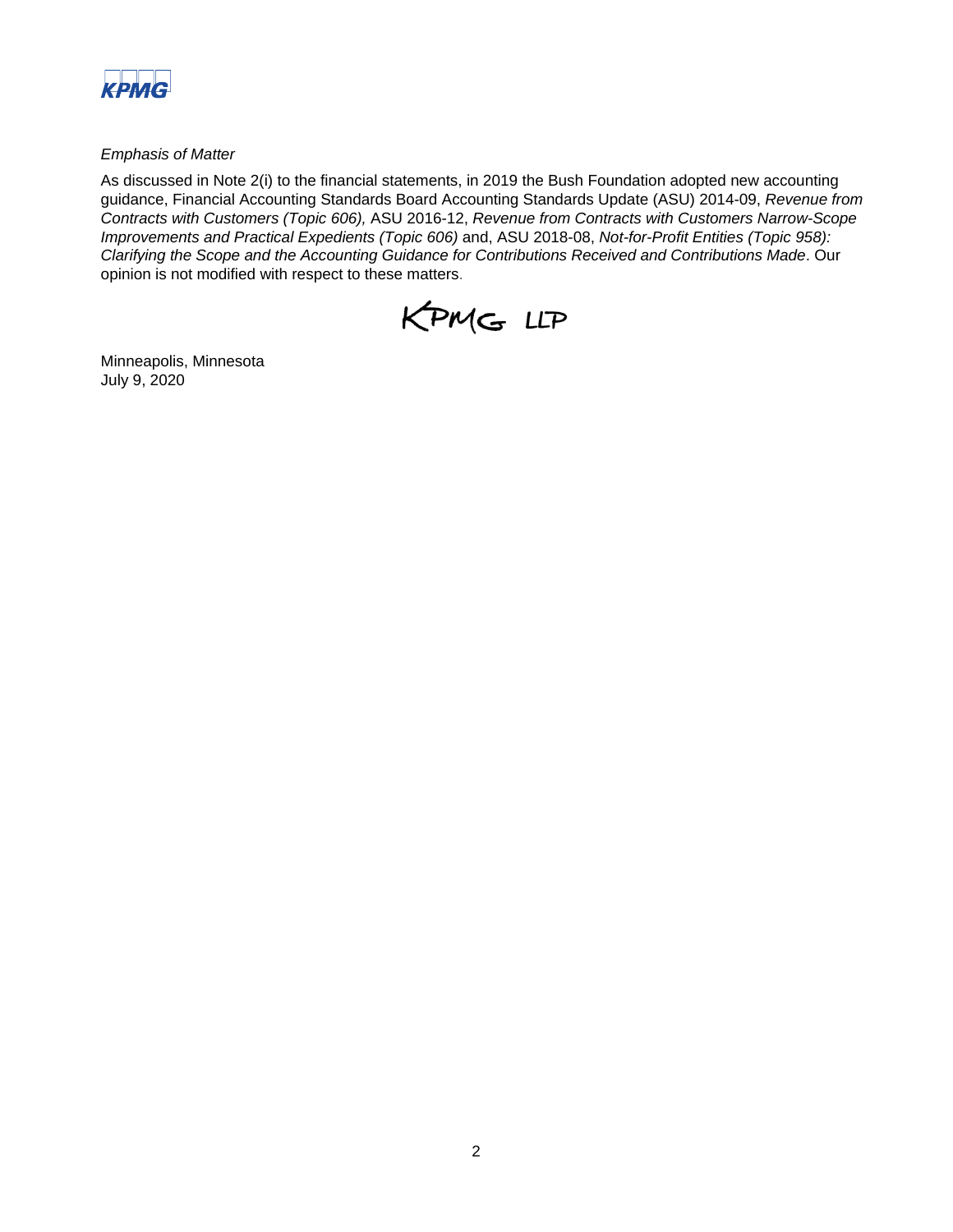#### Statements of Financial Position

December 31, 2019 and 2018

# (In thousands)

| <b>Assets</b>                                               | 2019            | 2018    |
|-------------------------------------------------------------|-----------------|---------|
| Cash                                                        | \$<br>111       | 92      |
| Investments and cash equivalents, at fair value             | 1,078,694       | 956,919 |
| Program-related investments                                 | 6,763           | 4,930   |
| Dividends and interest receivable                           | 668             | 903     |
| Unsettled trades receivable                                 | 16,015          | 6,230   |
| Federal excise and unrelated business income tax receivable | 788             | 416     |
| Furniture, equipment, and leasehold improvements, net of    |                 |         |
| accumulated depreciation of \$125 and \$118, respectively   | 34              | 32      |
| Other assets                                                | 188             | 121     |
| Total assets                                                | \$<br>1,103,261 | 969,643 |
| <b>Liabilities and Net Assets</b>                           |                 |         |
| Accounts payable                                            | \$<br>788       | 569     |
| Unsettled trades payable                                    | 25              | 1,316   |
| Accrued and other liabilities                               | 526             | 410     |
| Federal excise and UBIT payable                             | 74              | 118     |
| Deferred federal excise taxes                               | 5,004           | 5,000   |
| Grants payable                                              | 16,974          | 19,220  |
| <b>Total liabilities</b>                                    | 23,391          | 26,633  |
| Net assets without donor restriction                        | 1,079,870       | 943,010 |
| Total liabilities and net assets                            | \$<br>1,103,261 | 969,643 |

See accompanying notes to financial statements.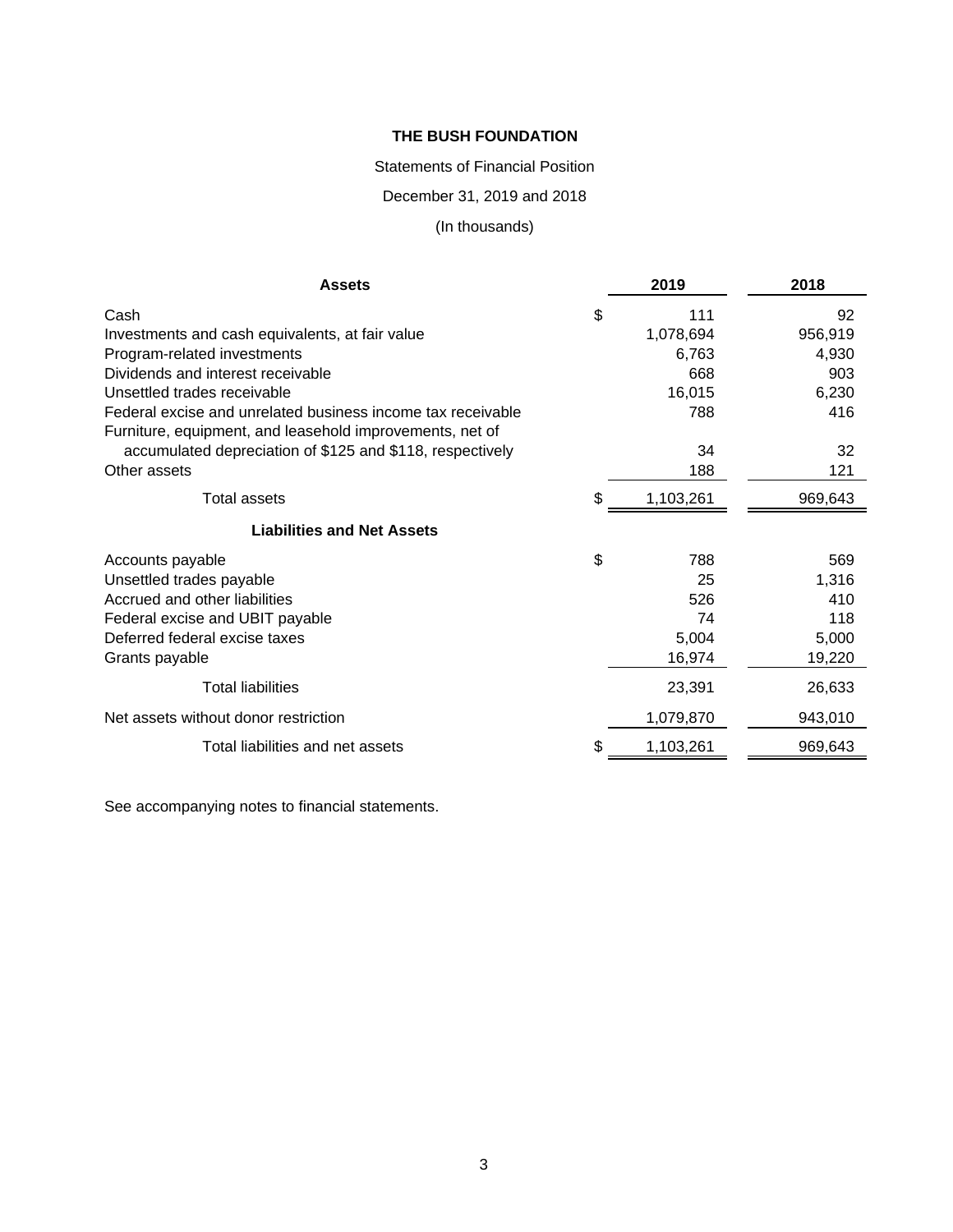## Statements of Activities

## Years ended December 31, 2019 and 2018

## (In thousands)

|                                                           | 2019            | 2018      |
|-----------------------------------------------------------|-----------------|-----------|
| Revenues:                                                 |                 |           |
| Investment return, net                                    | \$<br>179,211   | 40,392    |
| Other income                                              |                 | 2         |
| Total revenues                                            | 179,211         | 40,394    |
| Expenses:                                                 |                 |           |
| Direct program expenses                                   | 38,292          | 53,832    |
| General administration expenses                           | 2,902           | 2,780     |
| Federal excise and unrelated business income tax expenses | 1,157           | 606       |
| Total expenses                                            | 42,351          | 57,218    |
| Change in net assets without donor restriction            | 136,860         | (16, 824) |
| Net assets without donor restriction at beginning of year | 943,010         | 959,834   |
| Net assets without donor restriction at end of year       | \$<br>1,079,870 | 943,010   |

See accompanying notes to financial statements.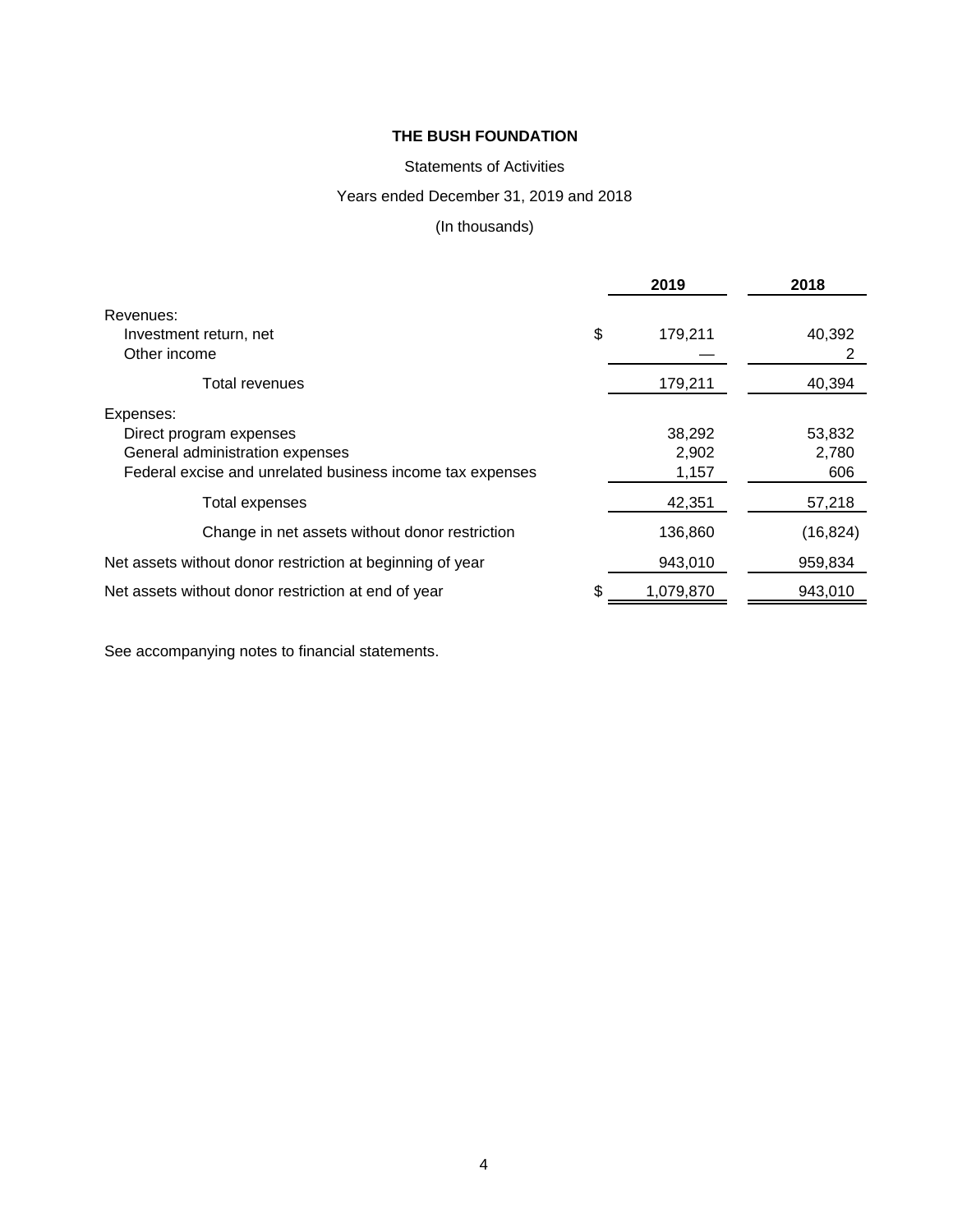## Statements of Cash Flows

## Years ended December 31, 2019 and 2018

#### (In thousands)

|                                                                      | 2019          | 2018       |
|----------------------------------------------------------------------|---------------|------------|
| Cash flows from operating activities:                                |               |            |
| Change in net assets without donor restriction                       | \$<br>136,860 | (16, 824)  |
| Adjustments to reconcile change in net assets without donor          |               |            |
| restriction to net cash used in operating activities:                |               |            |
| Depreciation                                                         | 7             | 13         |
| Realized gains on investment transactions                            | (79, 534)     | (69, 910)  |
| Net change in unrealized (gains) losses in fair value of investments | (95, 855)     | 34,646     |
| Changes in assets and liabilities:                                   |               |            |
| Dividends and interest receivable                                    | 235           | (402)      |
| Other assets                                                         | (67)          | 4          |
| Accounts payable and accrued and other liabilities                   | 335           | (189)      |
| Federal excise and unrelated business income tax                     |               |            |
| receivable and UBIT payable                                          | (416)         | (113)      |
| Grants payable                                                       | (2, 246)      | 11,752     |
| Net cash used in operating activities                                | (40, 681)     | (41, 023)  |
| Cash flows from investing activities:                                |               |            |
| Purchase of furniture and equipment                                  | (9)           | (3)        |
| Increase in unsettled trades receivable                              | (9,785)       | (6, 230)   |
| (Decrease) increase in unsettled trades payable                      | (1, 291)      | 841        |
| Increase (decrease) in deferred federal excise taxes                 | 4             | (600)      |
| Proceeds from sale of investments                                    | 466,058       | 384,627    |
| Purchase of investments                                              | (405, 253)    | (337, 962) |
| Funding of program-related investments                               | (1,833)       | (2,892)    |
| Net cash provided by investing activities                            | 47,891        | 37,781     |
| Net increase (decrease) in cash and cash equivalents                 | 7,210         | (3,242)    |
| Cash and cash equivalents at beginning of year                       | 5,657         | 8,899      |
| Cash and cash equivalents at end of year                             | \$<br>12,867  | 5,657      |
| Cash and cash equivalents:                                           |               |            |
| Cash                                                                 | \$<br>111     | 92         |
| Cash equivalents in investments                                      | 12,756        | 5,565      |
|                                                                      | \$<br>12,867  | 5,657      |
| Supplemental disclosure of cash flow information:                    |               |            |
| Cash paid during the year for taxes                                  | \$<br>1,827   | 1,057      |

See accompanying notes to financial statements.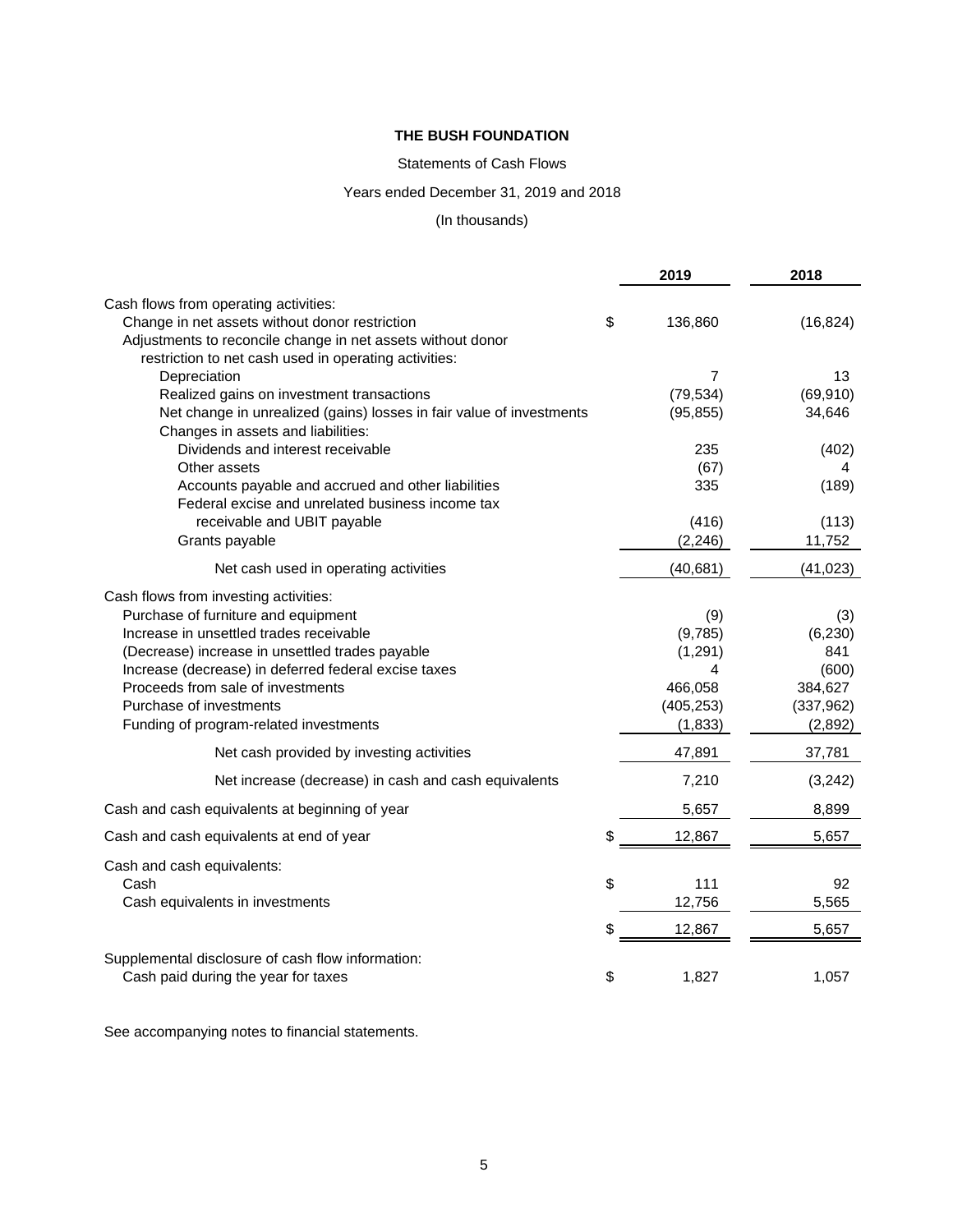Notes to Financial Statements December 31, 2019 and 2018 (In thousands)

#### **(1) Organization**

The Bush Foundation (the Foundation) is an exempt private foundation that invests in great ideas and the people who power them. The Foundation serves Minnesota, North Dakota, South Dakota, and the 23 Native nations that share the same geography.

#### **(2) Significant Accounting Policies**

#### *(a) Basis of Accounting*

The financial statements are prepared on the accrual basis of accounting in conformity with U.S. generally accepted accounting principles.

#### *(b) Tax-Exempt Status*

The Foundation is exempt from federal income tax under Section 501(c)(3) of the Internal Revenue Code (the Code) and is a private foundation as defined in Section 509(a) of the Code. The Foundation is subject to applicable state and federal unrelated business income tax and federal excise tax as discussed in note 6. A provision for unrelated business income tax and federal excise tax has been made and is included in the financial statements.

The Foundation's accounting policy provides that a tax expense or benefit from an uncertain tax position may be recognized when it is more likely than not that the position will be sustained upon examination, including resolutions of any related appeals or litigation processes, based on the technical merits. The Foundation has no uncertain tax positions resulting in an accrual of tax expense or benefit.

#### *(c) Use of Estimates*

The preparation of financial statements in conformity with U.S. generally accepted accounting principles requires the Foundation to make estimates and assumptions that affect the reported amounts of assets and liabilities and revenues and expenses during the year. Actual results could differ from those estimates.

#### *(d) Investments and Cash Equivalents*

Investments in equity securities that are traded on national or international securities exchanges are carried at fair value, based upon quoted market prices provided by external investment managers and the Foundation's custodian. Corporate and debt securities are valued using market quotations obtained from broker-dealers or pricing services and are carried at fair value. Mutual funds and common and collective trusts are recorded at net asset value (NAV), which represents a readily determinable fair value.

Investments held in alternative structures including equity limited partnerships, private equity limited partnerships and related structures, real asset funds, and hedge funds are recorded at NAV as a practical expedient to fair value based on estimates provided by the respective investment managers if quoted market values are not readily determinable. See additional disclosures in note 3.

Purchases and sales of investments are recorded on the trade-date basis. Interest and dividend income are recorded when earned. Realized gains and losses are recorded as the difference between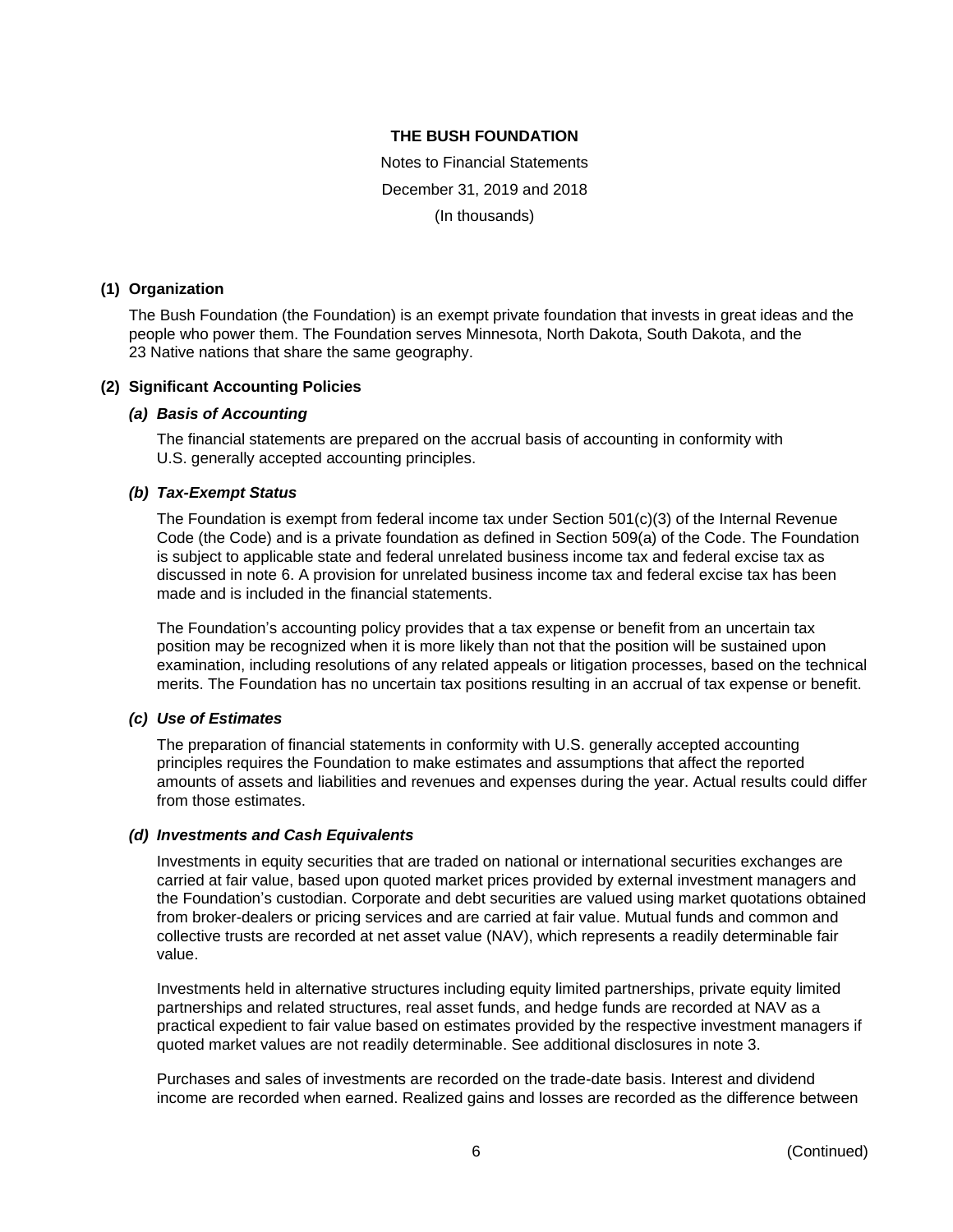Notes to Financial Statements December 31, 2019 and 2018 (In thousands)

historical cost and the amount of cash proceeds received when sold. Unrealized gains and losses are recorded as the change in fair value of investments during the year.

The Foundation considers all interest-bearing deposits, money market accounts, and short-term investments purchased with original maturities of three months or less to be cash equivalents.

#### *(e) Unsettled Trades Receivable or Payable*

The amounts receivable or payable for investments with settlements pending result from the sales or purchases of investments made prior to the end of the fiscal year, but settled after the fiscal year-end.

#### *(f) Fair Value of Financial Instruments*

The carrying values of dividends and interest receivable, unsettled trades receivable and payable, accounts payable, and accrued and other liabilities are reasonable estimates of their fair value due to the short-term nature of these financial instruments. Investments and Program-related investments (PRIs) are stated at fair value, except that PRI loans are stated at the face value of the loan. Grants payable approximate fair value by discounting multi-year grants.

#### *(g) Grants, Net of Cancellations*

Grants are recorded as an expense when the Foundation makes an unconditional award. Payment of grants reduces the resulting liability incurred at the time of the award. Cancellations of grants occur principally when the grantees do not meet the grant terms or when terms are adjusted and are reflected as a reduction of grant expense. Cancellations were \$69 and \$229 in 2019 and 2018, respectively. Grants awarded, net of cancellations, were \$30,127 and \$44,685 for the years ended December 31, 2019 and 2018, respectively.

#### *(h) Recent Accounting Pronouncements*

In February 2016, the FASB issued ASU 2016-02, *Leases (Topic 842)*. ASU 2016-02 requires that lease arrangements longer than 12 months result in an entity recognizing an asset and liability. In November 2019, the FASB voted to defer the effective date for ASU 2016-02 such that it will be effective for interim and annual periods beginning after December 15, 2020, and early adoption is permitted. The Foundation has not evaluated the impact of the updated guidance on its financial statements.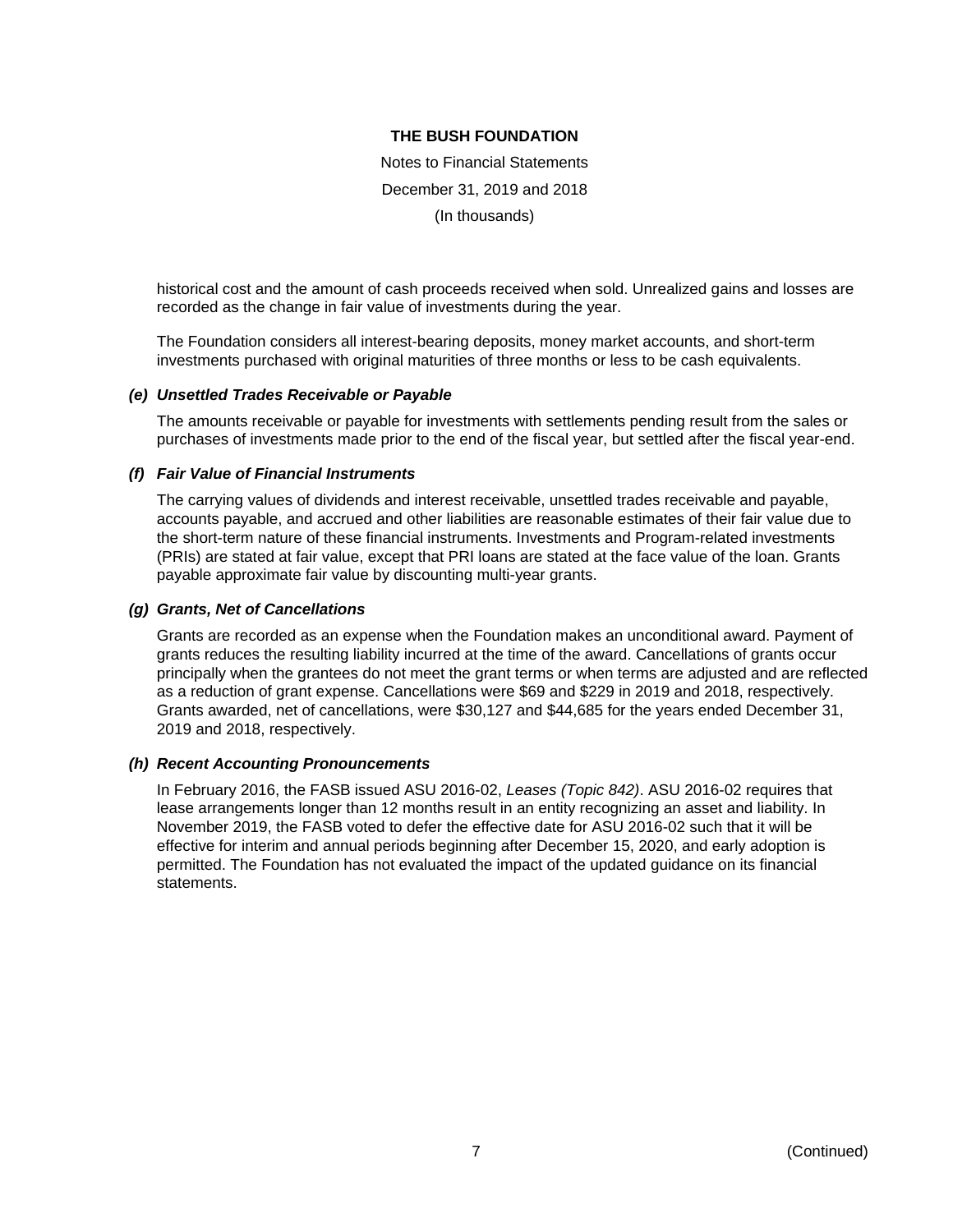Notes to Financial Statements December 31, 2019 and 2018 (In thousands)

## *(i) Implementation of New Accounting Standards*

On May 28, 2014, the Financial Accounting Standards Board (FASB) issued Accounting Standards Update (ASU) 2014-09, *Revenue from Contracts with Customers (Topic 606)*. The guidance supersedes the current revenue recognition guidance, including industry-specific guidance. The guidance introduces a five-step model to achieve its core principle of the entity recognizing revenue to depict the transfer of goods or services to customers at an amount that reflects the consideration to which the entity expects to be entitled in exchange for those goods or services. Additionally, on May 9, 2016, the FASB issued ASU 2016-12, *Revenue from Contracts with Customers Narrow-Scope Improvements and Practical Expedients (Topic 606)*. The guidance amends ASU 2014-09 to clarify the guidance on assessing collectability, presentation of sales taxes, noncash consideration, completed contracts, and contract modifications at transition. The Foundation adopted this guidance on January 1, 2019. The adoption of this standard did not have a material impact on the financial statements.

In June 2018, the FASB issued ASU 2018-08, *Not-for-Profit Entities (Topic 958): Clarifying the Scope and the Accounting Guidance for Contributions Received and Contributions Made*. This standard provides guidance on recognizing contributions made and received for not-for-profit entities. The adoption, in 2019, of the contributions received portion of the standard did not have a material impact on the financial statements. The Foundation has not evaluated the impact of the updated guidance related to contributions made on its financial statements. The contributions received portion of the standard is effective for annual periods beginning after December 15, 2018, and the contributions made portion of the standard is effective for annual periods beginning after December 15, 2019.

#### *(j) Reclassifications*

Certain prior period amounts have been reclassified to conform with the current year presentation.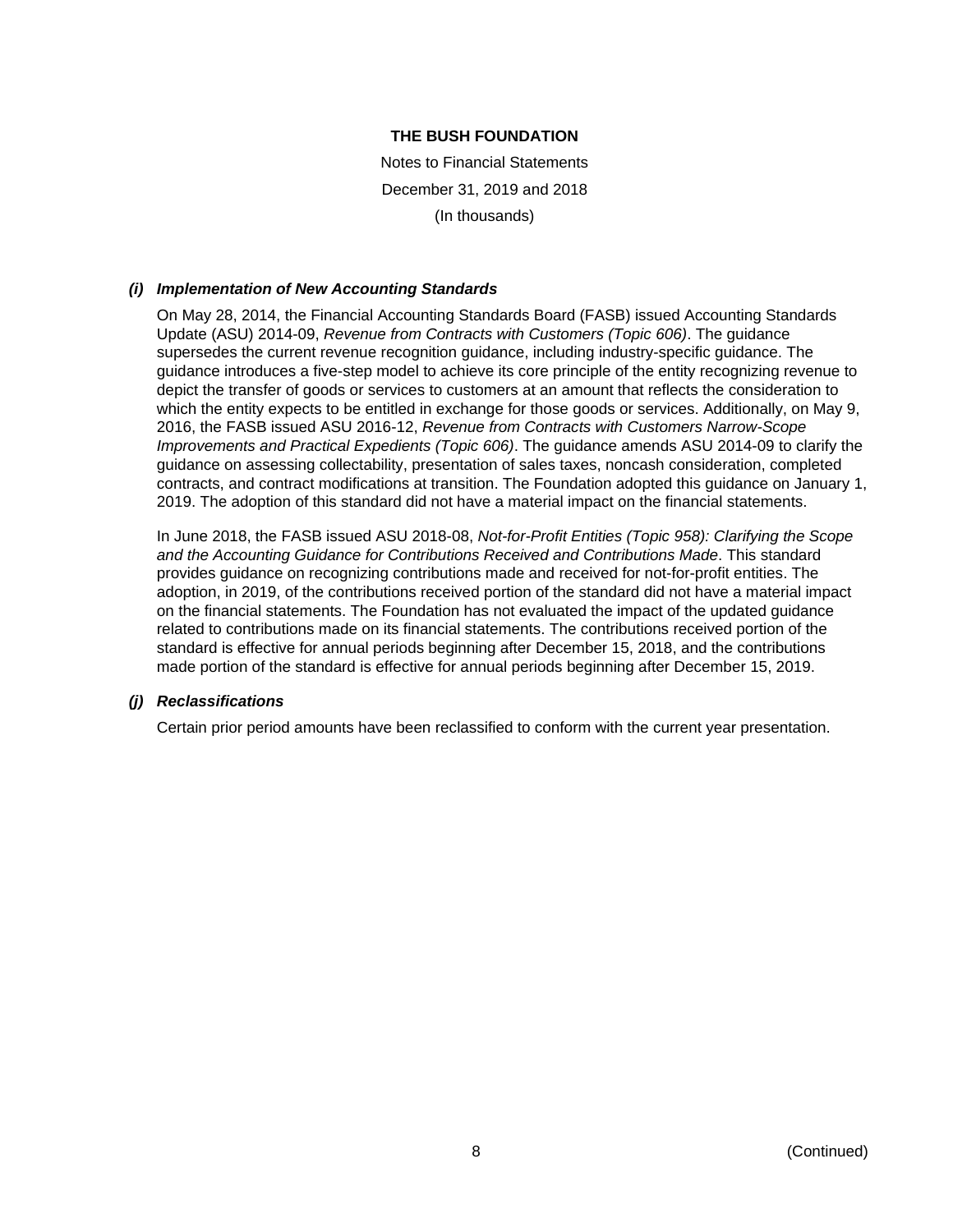# Notes to Financial Statements December 31, 2019 and 2018 (In thousands)

#### **(3) Investments and Cash Equivalents**

Investments and cash equivalents at fair value consisted of the following:

|                                                            |    | 2019      | 2018    |
|------------------------------------------------------------|----|-----------|---------|
| Cash equivalents                                           | \$ | 12,781    | 5,565   |
| Corporate and debt securities                              |    | 89,797    | 90,276  |
| Mutual funds and common and collective trusts:             |    |           |         |
| Fixed income funds                                         |    | 68,448    | 61,557  |
| International equity funds                                 |    | 119,630   | 77,934  |
| Equity funds                                               |    | 10,658    |         |
| Real asset funds                                           |    | 6,643     | 15,230  |
| Hedge strategy funds                                       |    | 9,981     |         |
| Equity securities:                                         |    |           |         |
| U.S. equities                                              |    | 43,878    | 46,531  |
| International equities                                     |    | 12,819    | 21,385  |
| Total marketable investments                               |    | 374,635   | 318,478 |
| Alternative investments:                                   |    |           |         |
| Multistrategy hedge funds                                  |    | 57,555    | 40,097  |
| Long/short hedge funds                                     |    | 41,395    | 2,982   |
| Fixed income hedge funds                                   |    | 48        | 728     |
| Real asset funds                                           |    | 19,504    | 56,849  |
| Equity limited partnerships                                |    | 133,095   | 111,098 |
| Private equity limited partnerships and related structures |    | 452,462   | 426,687 |
| Total alternative investments                              |    | 704,059   | 638,441 |
| Total                                                      | S  | 1,078,694 | 956,919 |

The Foundation follows Accounting Standards Codification Topic 820, *Fair Value Measurement* (ASC 820), which establishes a three-level fair value hierarchy that prioritizes the inputs to valuation techniques used to measure fair value. The hierarchy gives the highest priority to unadjusted quoted prices in active markets for identical assets or liabilities (Level 1 measurements) and lowest priority to unobservable inputs (Level 3 measurements). The three levels of the fair value hierarchy under ASC 820 are described below:

 Level 1 – quoted prices in active markets for identical securities. Mutual funds, U.S. equities, and international equities traded on securities exchanges are carried at fair value based upon closing market quotations on such exchange on the date of valuation or, in the absence of sales, at values based on the closing bid price or last sale price on the previous trading day. Common and collective trusts are valued using the NAV as a readily determinable fair value. Investments in cash equivalents include money market securities that are valued at closing net asset value.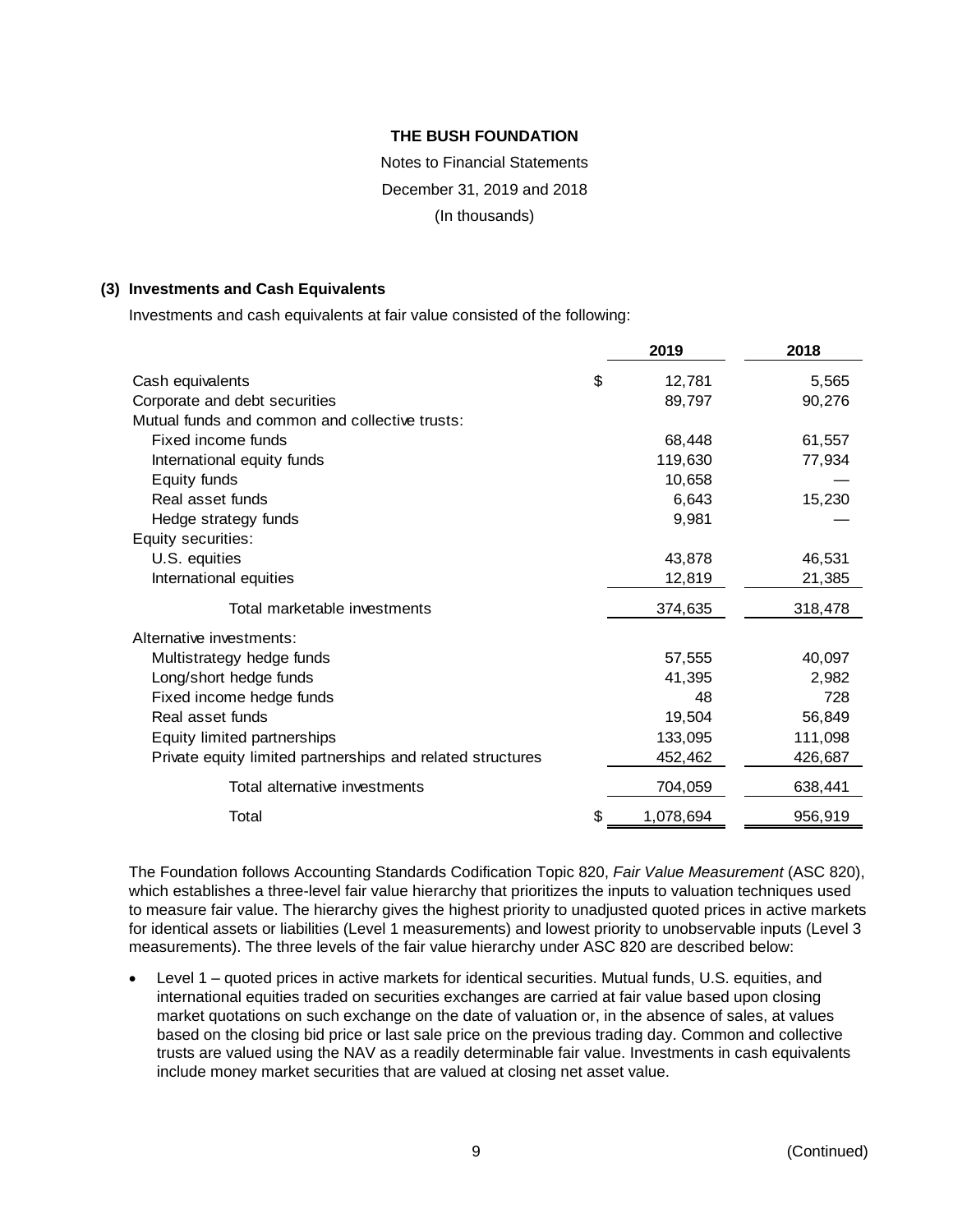Notes to Financial Statements December 31, 2019 and 2018 (In thousands)

- Level 2 other significant observable inputs (including quoted prices for similar securities, interest rates, credit risk, etc.). The current fair values of corporate and debt securities are provided by an independent pricing service, but where an active market exists, are valued using market quotations obtained from broker-dealers or quotation systems.
- Level 3 significant unobservable inputs that are not corroborated by observable market data. The Foundation does not hold any Level 3 investments.

The inputs or methodology used for valuing securities are not necessarily an indication of the risk associated with investing in those securities. There have been no changes in the valuation methodologies used as of December 31, 2019 and 2018.

The summary of inputs used to value the Foundation's investments measured on a recurring basis as of December 31, 2019 is as follows:

|                                     | Level 1       | Level 2 | Level 3 | Total     |
|-------------------------------------|---------------|---------|---------|-----------|
| Cash equivalents                    | \$<br>12,781  |         |         | 12,781    |
| Corporate and debt securities       |               | 89,797  |         | 89,797    |
| Mutual funds and common and         |               |         |         |           |
| collective trusts:                  |               |         |         |           |
| Fixed income funds                  | 68,448        |         |         | 68,448    |
| International equity funds          | 119,630       |         |         | 119,630   |
| Equity funds                        | 10,658        |         |         | 10,658    |
| Real asset funds                    | 6,643         |         |         | 6,643     |
| Hedge strategy funds                | 9,981         |         |         | 9,981     |
| Equity securities:                  |               |         |         |           |
| U.S. equities                       | 43,878        |         |         | 43,878    |
| International equities              | 12,819        |         |         | 12,819    |
| Marketable investments              | 284,838       | 89,797  |         | 374,635   |
| Investments measured at net asset   |               |         |         |           |
| value as a practical expedient (1). |               |         |         |           |
| Alternative investments             |               |         |         | 704,059   |
| Total alternative investments       |               |         |         | 704,059   |
| Total investments                   | \$<br>284,838 | 89,797  |         | 1,078,694 |

(1) Certain investments that are measured at fair value using the net asset value per share (or its equivalent) as a practical expedient have not been categorized in the fair value hierarchy. The fair value amounts presented in this table are intended to permit reconciliation of the fair value hierarchy to the amounts presented in the statements of financial position.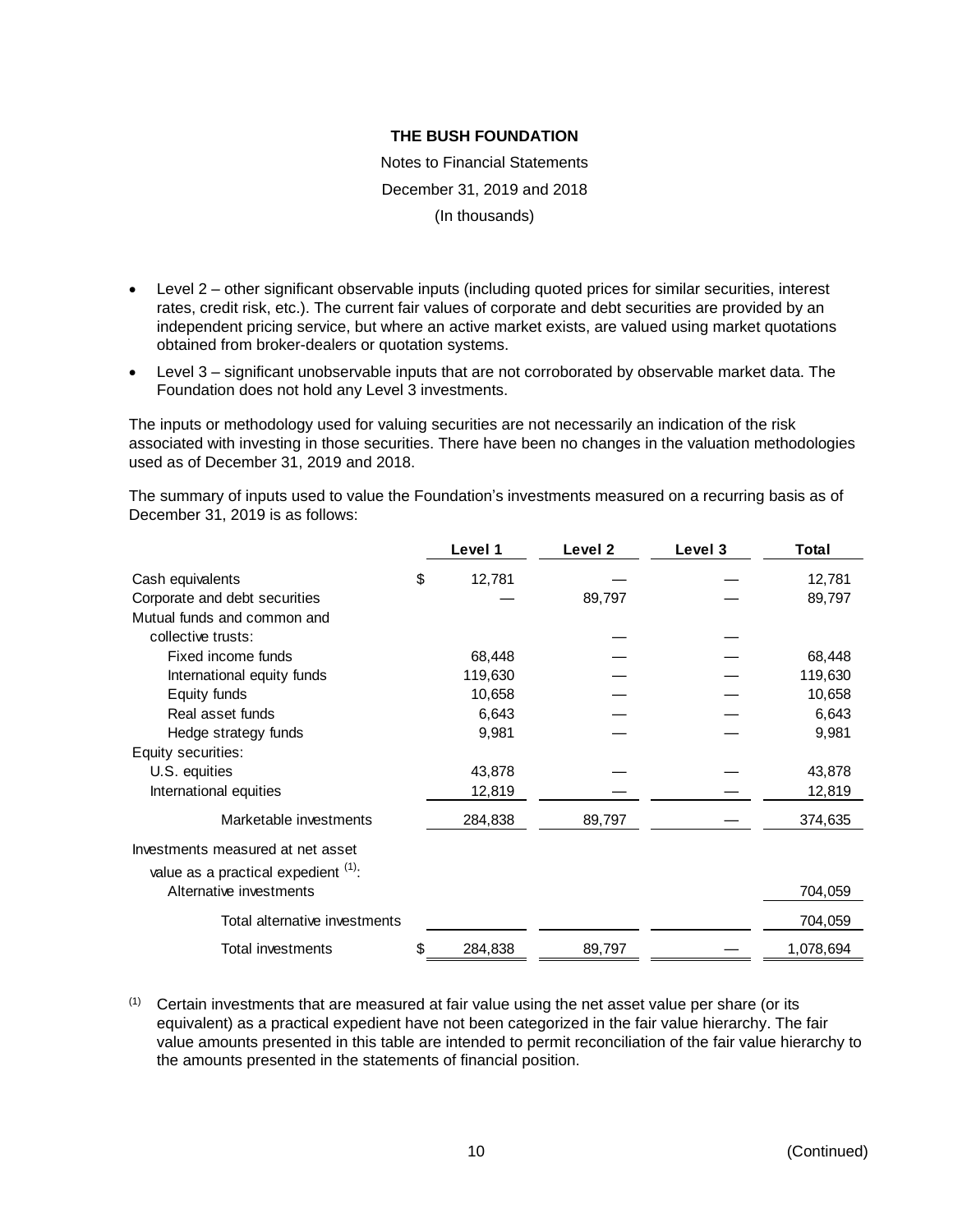Notes to Financial Statements December 31, 2019 and 2018 (In thousands)

The Foundation did not have any transfers between Levels 1, 2, or 3 during the year ended December 31, 2019.

The summary of inputs used to value the Foundation's investments measured on a recurring basis as of December 31, 2018 is as follows:

|                                                                             | Level 1       | Level 2 | Level 3 | Total   |
|-----------------------------------------------------------------------------|---------------|---------|---------|---------|
| Cash equivalents                                                            | \$<br>5,565   |         |         | 5,565   |
| Corporate and debt securities                                               |               | 90,276  |         | 90,276  |
| Mutual funds and common and                                                 |               |         |         |         |
| collective trusts:                                                          |               |         |         |         |
| Fixed income funds                                                          | 61,557        |         |         | 61,557  |
| International equity funds                                                  | 77,934        |         |         | 77,934  |
| Real asset funds                                                            | 15,230        |         |         | 15,230  |
| Equity securities:                                                          |               |         |         |         |
| U.S. equities                                                               | 46,531        |         |         | 46,531  |
| International equities                                                      | 21,385        |         |         | 21,385  |
| Marketable investments                                                      | 228,202       | 90,276  |         | 318,478 |
| Investments measured at net asset<br>value as a practical expedient $(1)$ . |               |         |         |         |
| Alternative investments                                                     |               |         |         | 638,441 |
| Total alternative investments                                               |               |         |         | 638,441 |
| Total investments                                                           | \$<br>228,202 | 90,276  |         | 956,919 |

(1) Certain investments that are measured at fair value using the net asset value per share (or its equivalent) as a practical expedient have not been categorized in the fair value hierarchy. The fair value amounts presented in this table are intended to permit reconciliation of the fair value hierarchy to the amounts presented in the statements of financial position.

The Foundation did not have any transfers between Levels 1, 2, or 3 during the year ended December 31, 2018.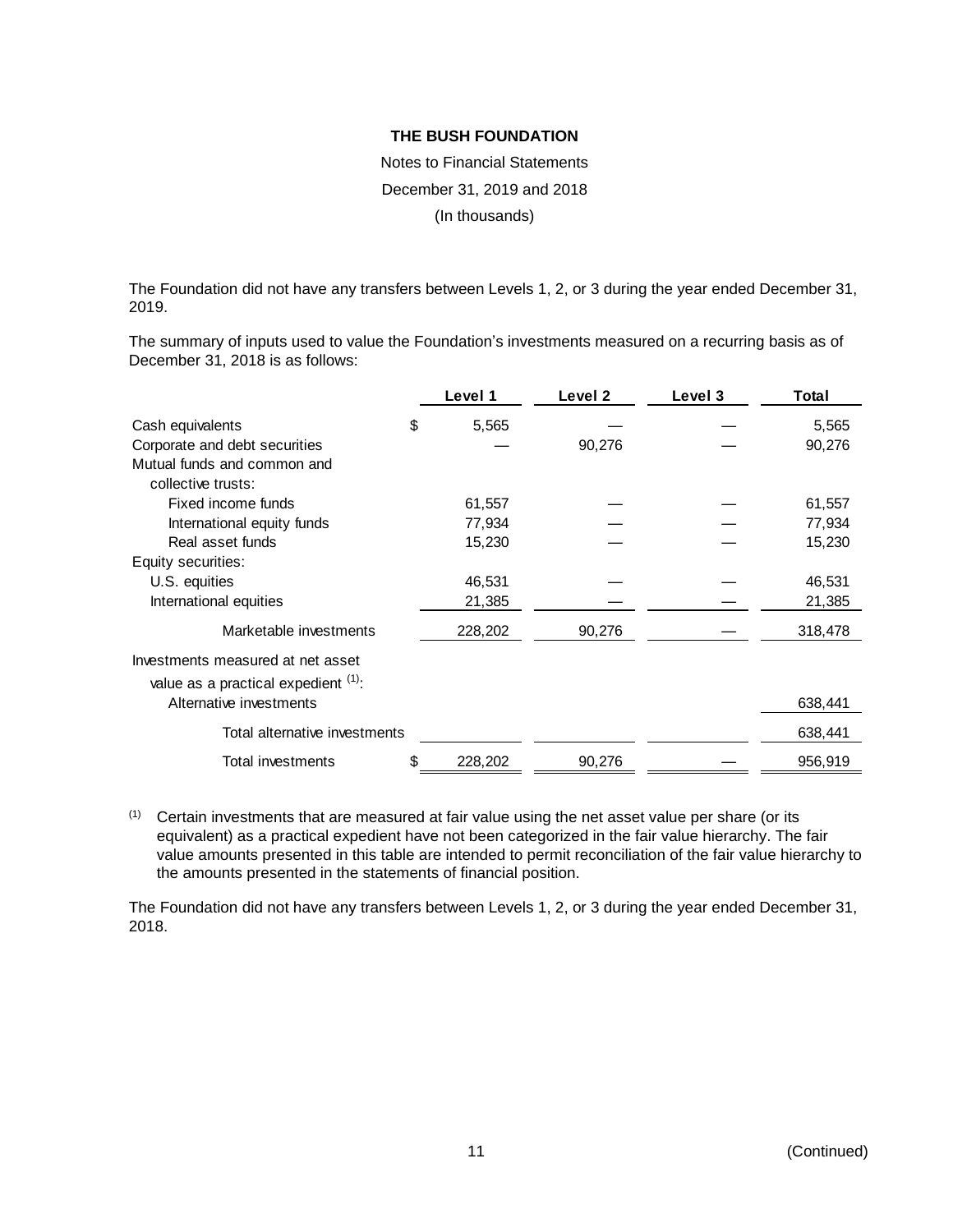Notes to Financial Statements December 31, 2019 and 2018 (In thousands)

The following is a summary of the investments valued using NAV as a practical expedient and the related unfunded commitments and redemption restrictions associated with each major category at December 31, 2019:

|                                                    |    | <b>Fair value</b> | <b>Unfunded</b><br>commitments | <b>Redemption</b><br>frequency<br>ranges | <b>Redemption</b><br>notice<br>period |
|----------------------------------------------------|----|-------------------|--------------------------------|------------------------------------------|---------------------------------------|
| Alternative investments:                           |    |                   |                                |                                          |                                       |
| Multistrategy hedge funds (a)                      | S  | 57,555            |                                | $none - quarterly$                       | 65-90 days                            |
| Long/short hedge funds (b)                         |    | 41.395            |                                | $none - annually$                        | 45-90 days                            |
| Fixed income hedge funds (c)                       |    | 48                |                                | none                                     | none                                  |
| Real asset funds (d)                               |    | 19.504            | 14,133                         | none                                     | none                                  |
| Equity limited partnerships (e)                    |    | 133.095           |                                | monthly $-$ quarterly                    | $5 - 60$ days                         |
| Private equity limited<br>partnerships and related |    |                   |                                |                                          |                                       |
| structures (f)                                     |    | 452.462           | 84.484                         | none                                     | none                                  |
| Total                                              | \$ | 704,059           | 98,617                         |                                          |                                       |

The following is a summary of the investments valued using NAV as a practical expedient and the related unfunded commitments and redemption restrictions associated with each major category at December 31, 2018:

|                                                    |    | <b>Fair value</b> | <b>Unfunded</b><br>commitments | <b>Redemption</b><br>frequency<br>ranges | <b>Redemption</b><br>notice<br>period |
|----------------------------------------------------|----|-------------------|--------------------------------|------------------------------------------|---------------------------------------|
| Alternative investments:                           |    |                   |                                |                                          |                                       |
| Multistrategy hedge funds (a)                      | S  | 40.097            |                                | $none - quarterly$                       | 65 days                               |
| Long/short hedge funds (b)                         |    | 2,982             |                                | biennially                               | 45-90 days                            |
| Fixed income hedge funds (c)                       |    | 728               |                                | none                                     | none                                  |
| Real asset funds (d)                               |    | 56,849            | 24,056                         | none                                     | none                                  |
| Equity limited partnerships (e)                    |    | 111.098           |                                | monthly $-$ quarterly                    | $5 - 60$ days                         |
| Private equity limited<br>partnerships and related |    |                   |                                |                                          |                                       |
| structures (f)                                     |    | 426,687           | 89,609                         | none                                     | none                                  |
| Total                                              | \$ | 638.441           | 113.665                        |                                          |                                       |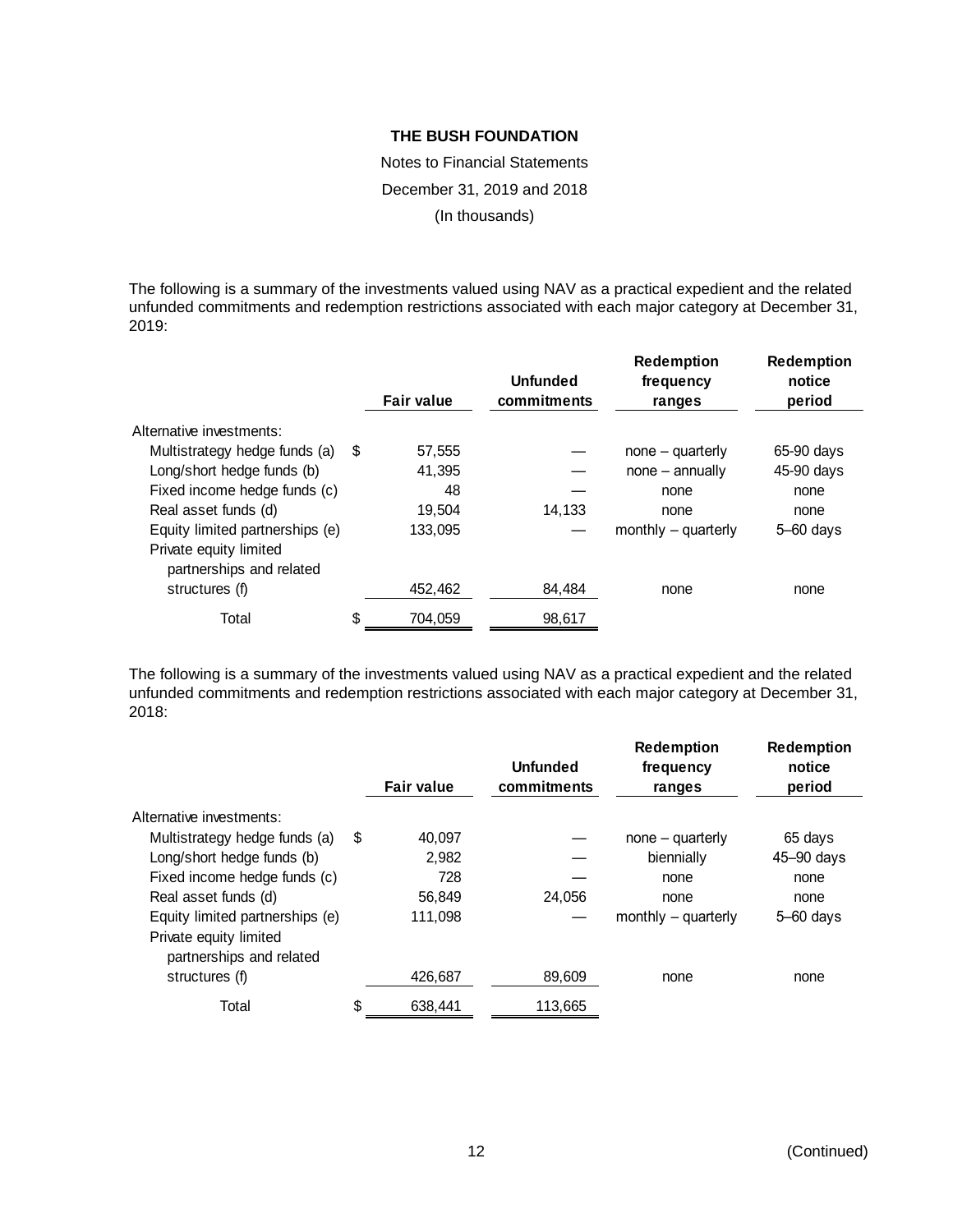Notes to Financial Statements December 31, 2019 and 2018 (In thousands)

- (a) This category includes direct investments in multistrategy hedge funds that invest in both fixed income and equity instruments. The managers of these funds have the flexibility to adjust their allocations between fixed income and equity investments based on their particular strategy and view of the market. These funds have various redemption and notice of redemption requirements that generally limit the Foundation's ability to liquidate them in a short period of time.
- (b) This category includes direct investments in long/short hedge funds that invest in equity securities by taking either a long position in a company's equity securities, expecting the price will rise, or a short position, expecting the price will decline. The managers of these funds have the flexibility to change their exposure based on their view of particular securities and the overall market. Long/short hedge funds are generally less volatile than long-only equity funds and have higher manager fees. These funds have various redemption and notice of redemption requirements that generally limit the Foundation's ability to liquidate them in a short period of time.
- (c) This category includes direct investments in a fixed income hedge fund that invested in debt securities, including corporate debt, mortgage debt, and sovereign debt. The Foundation has requested full redemption of this fund as of December 31, 2019 and will continue to receive distributions as the illiquid investments are realized.
- (d) This category includes direct investments in real asset funds, generally through limited partnerships, that invest in commercial real estate, infrastructure projects, and natural resources. These investments cannot be redeemed with the funds. Distributions from each fund will be received as the underlying investments and fund are liquidated. It is estimated that the underlying assets of the funds will be liquidated over the next one to ten years.
- (e) This category includes equity limited partnerships that hold long and short positions primarily in equity securities of companies within the S&P 500 Index and on stock exchanges in emerging market countries. Derivative instruments, such as forward contracts, futures, options, and swaps, may be used to attempt to hedge existing long and short positions in order to maximize returns and reduce risks. The equity limited partnership funds allow month-end and quarter-end withdrawals upon prior written notice, subject to performance and balance restrictions that could limit the Foundation's ability to liquidate within the specified time period.
- (f) This category includes private equity limited partnerships and related structures that invest in private companies. These investments cannot be redeemed with the funds. Distributions from each fund will be received as the underlying investments and fund are liquidated. It is estimated that the underlying assets of the funds will be liquidated over the next one to ten years.

In 2018, this category also included a related structure called a business development corporation that invested in private debt with middle market companies. This investment could not be redeemed until a public offering or listing of the shares was completed, which occurred in 2019 resulting in the underlying investment being reclassified as marketable U.S. equity securities.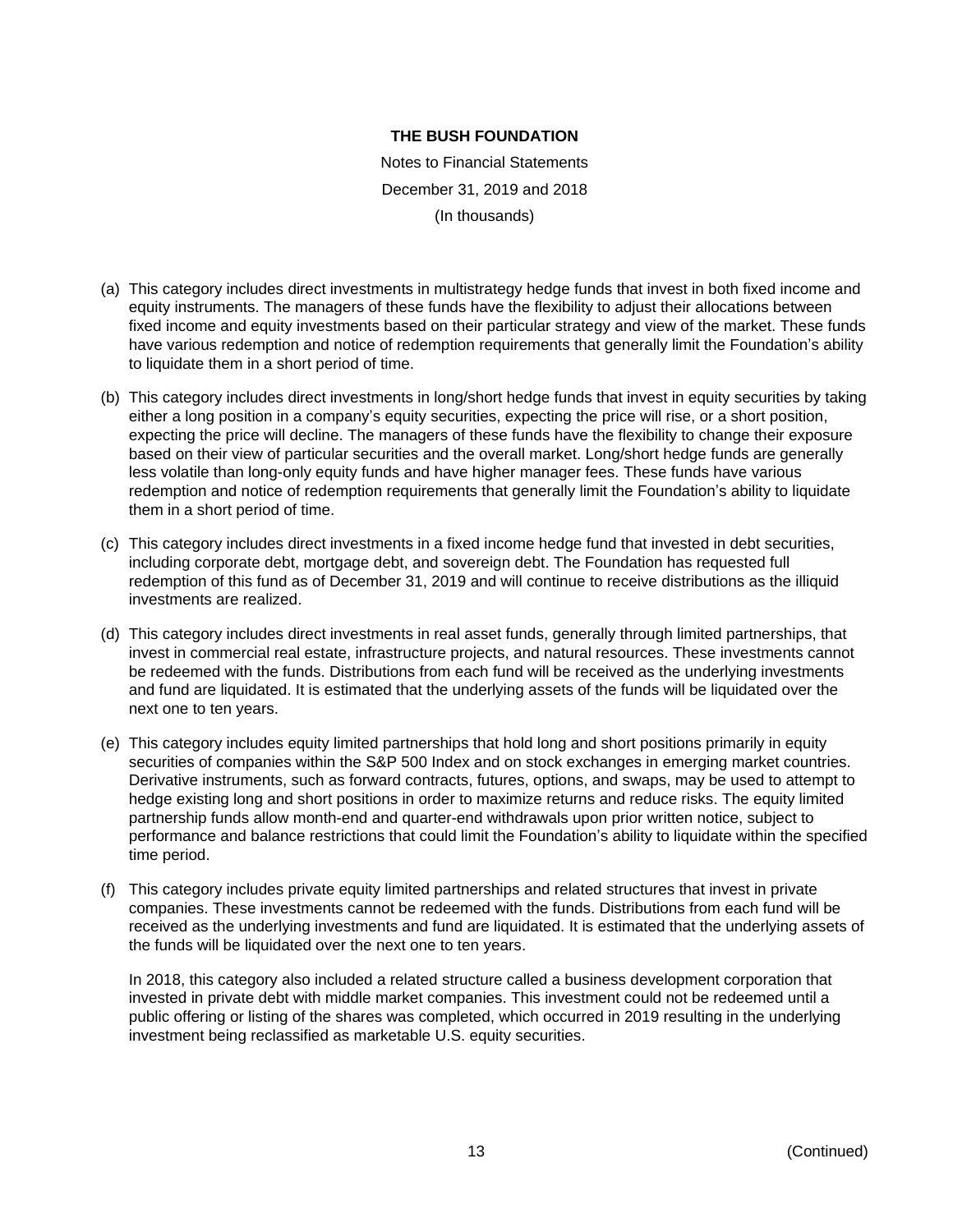Notes to Financial Statements December 31, 2019 and 2018 (In thousands)

The Foundation's alternative investments in hedge funds (categories (a) and (b) above) are redeemable with the fund at NAV under the original terms of the partnership agreements and/or subscription agreements and based on operations of the underlying funds. However, it is possible that these redemption rights may be restricted or eliminated by the funds in the future in accordance with the underlying fund agreements. The Foundation's alternative investments in real asset funds and private equity limited partnerships (categories (d) and (f) above) cannot be redeemed with the funds. Due to the nature of the investments held by the funds, changes in market conditions and the economic environment may significantly impact the NAV of the funds and, consequently, the fair value of the Foundation's interests in the funds. The Foundation's alternative investments in equity limited partnerships (category (e) above) are redeemable with the fund at NAV subject to redemption restrictions noted above.

Components of Investment return, net:

|                                                                                | 2019          | 2018     |
|--------------------------------------------------------------------------------|---------------|----------|
| <b>Dividends</b>                                                               | \$<br>3.454   | 3,706    |
| <b>Interest</b>                                                                | 3,138         | 3,622    |
| Other investment income                                                        | 238           | 27       |
| Realized gains on investment transactions                                      | 79,534        | 69,910   |
| Net change in unrealized gains (losses), net of deferred<br>federal excise tax | 95,855        | (34,646) |
|                                                                                | 182.219       | 42,619   |
| Less investment related fees                                                   | (3,008)       | (2,227)  |
| Investment return, net                                                         | \$<br>179,211 | 40,392   |

#### **(4) Program-Related Investments**

In accordance with Section 4944 of the Internal Revenue Code, the Foundation is permitted to make Program-Related Investments (PRIs) that are related to its philanthropic programs. A PRI is defined as an investment: (i) whose primary purpose is to further the exempt objectives of the foundation, (ii) where the production of income or appreciation in property is not a significant purpose, and (iii) which is not used to lobby or support lobbying. The Foundation's PRIs consist of low-interest loans with varying repayment terms and a private equity limited partnership interest in a social business seed fund. These PRIs are anticipated to have lower returns or higher risks than the institutional market for these types of investments. In the year of the investment, the Foundation receives a credit toward its IRS distribution requirement. To the extent the investment is recovered and not recycled by the Foundation, the recovery is recognized as a negative distribution, increasing its distribution requirement in the year that it is received.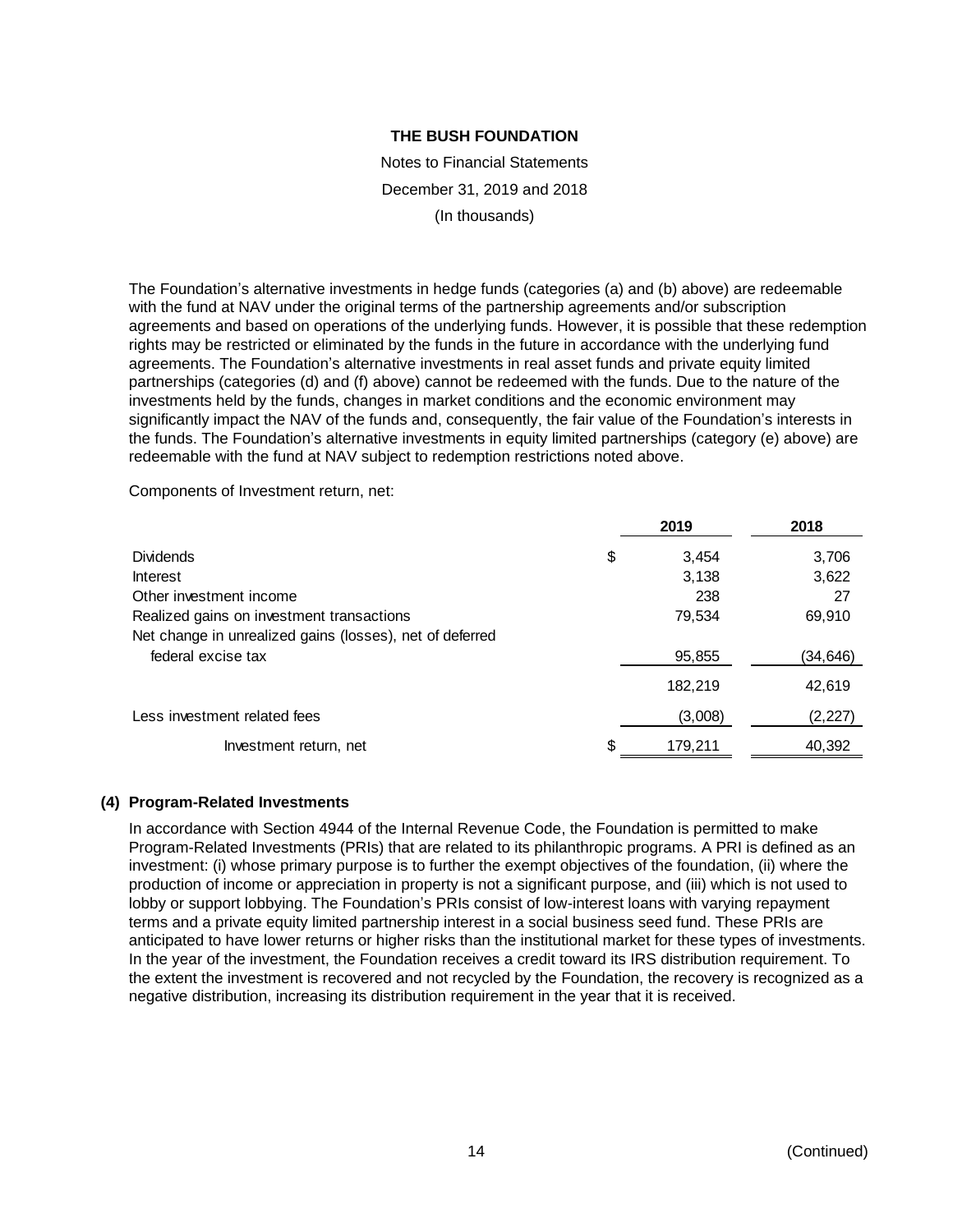Notes to Financial Statements December 31, 2019 and 2018 (In thousands)

#### *(a) Loan PRIs*

The Foundation's loan portfolio includes low interest loans invested in not-for-profit and private sector entities. The loans are carried at cost, which approximates fair value. The loans support its impact investing strategy of making a positive impact on the region it serves and on equity issues in capital markets. Interest payments are due on outstanding loan amounts at 1% interest. Repayment of the outstanding loan amounts is scheduled through 2028. In the event that a loan PRI is determined to be uncollectible or the value is permanently impaired, the Foundation may record the uncollectible amount as an allowance. No allowances were recorded at December 31, 2019 or 2018. At December 31, 2019 and 2018, there were no past due loan PRIs.

## *(b) Equity PRIs*

The Foundation's equity portfolio includes a private equity investment in a social business seed fund. The equity investment supports its impact investing strategy of making a positive impact on the region it serves and on equity issues in capital markets. The equity PRI is recorded using the net asset value as a practical expedient to fair value based on estimates provided by the investment manager if quoted market values are not readily determinable. At December 31, 2019, the Foundation had remaining capital commitments on its equity portfolio of \$600.

#### **(5) Liquidity and Availability**

The Foundation regularly monitors liquidity required to meet its operating needs, liabilities, and other obligations as they become due. As of December 31, 2019 and 2018, the Foundation has ample cash, cash equivalents, and investments to cover operating expense needs within the next year. The following assets could be readily made available within one year of the statement of financial position to meet general expenditures:

| 2019      | 2018      |
|-----------|-----------|
|           |           |
| \$<br>111 | 92        |
| 1,078,694 | 956,919   |
| 668       | 903       |
| 16,015    | 6,230     |
| 788       | 416       |
| (472,283) | (484,649) |
|           |           |
| 623,993   | 479,911   |
|           |           |

The Foundation maintains liquidity guidelines for its investment portfolio to ensure operating cash is available for grants and expenses. The guidelines require at least 5% of assets be maintained in investments that can be liquidated within one month; at least 10% of assets be maintained in investments that can be liquidated within three months; and at least 20% of assets be maintained in investments that can be liquidated within six months.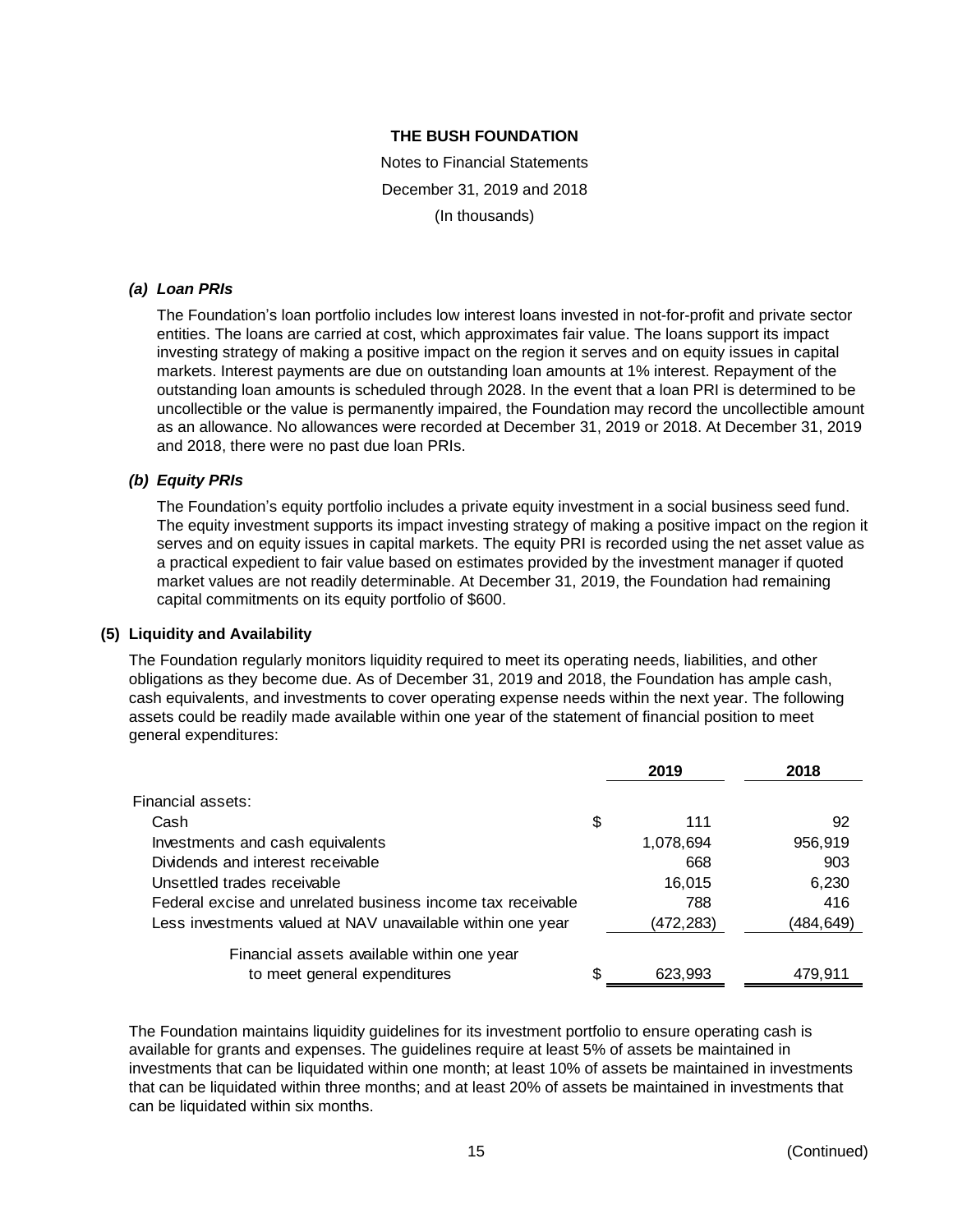Notes to Financial Statements December 31, 2019 and 2018 (In thousands)

#### **(6) Federal Taxes and Distribution Requirements**

*Federal Excise Taxes* – The Foundation is subject to a 2% excise tax on its taxable net investment income, which principally includes income from investments plus net realized capital gains (net capital losses, however, are not deductible). Tax on net investment income is reduced from 2% to 1% for any taxable year in which the Foundation's qualifying distributions meet certain requirements prescribed by Internal Revenue Code Section 4940(e). The Foundation did not meet these requirements in 2019, and accordingly, the federal excise tax expense is based upon the standard 2% tax rate. The Foundation met these requirements in 2018, and accordingly, the federal excise tax expense was based upon the 1% tax rate.

Deferred federal excise taxes arise from unrealized gains in the market value of investments, as well as from differences in the recognition of income from certain investments (timing differences). As of December 31, 2019, and 2018, the Foundation had unrealized gains in the market value of investments and has recorded a deferred tax liability of \$5,004 and \$5,000, respectively.

*Distribution Requirements* – The Foundation is subject to distribution requirements of the Internal Revenue Code. Accordingly, within one year after the end of each fiscal year, it must distribute 5% of the average market value of its assets as defined in the Code. The investments includible for the 5% distribution requirement are exclusive of those investments deemed to be held for charitable activities (representing 1.5% of the investments). Qualifying distributions are determined on a cash basis and include grant payments and certain other expenses incurred by the Foundation. The Foundation has complied with distribution requirements through December 31, 2019.

*Unrelated Business Income Taxes* – In accordance with Section 511(a)(1) of the Code, the Foundation is subject to corporate tax rates on net income earned from unrelated business activities. The Foundation's investments produce varying amounts of unrelated business income depending on the performance of and levels of debt of the underlying investments.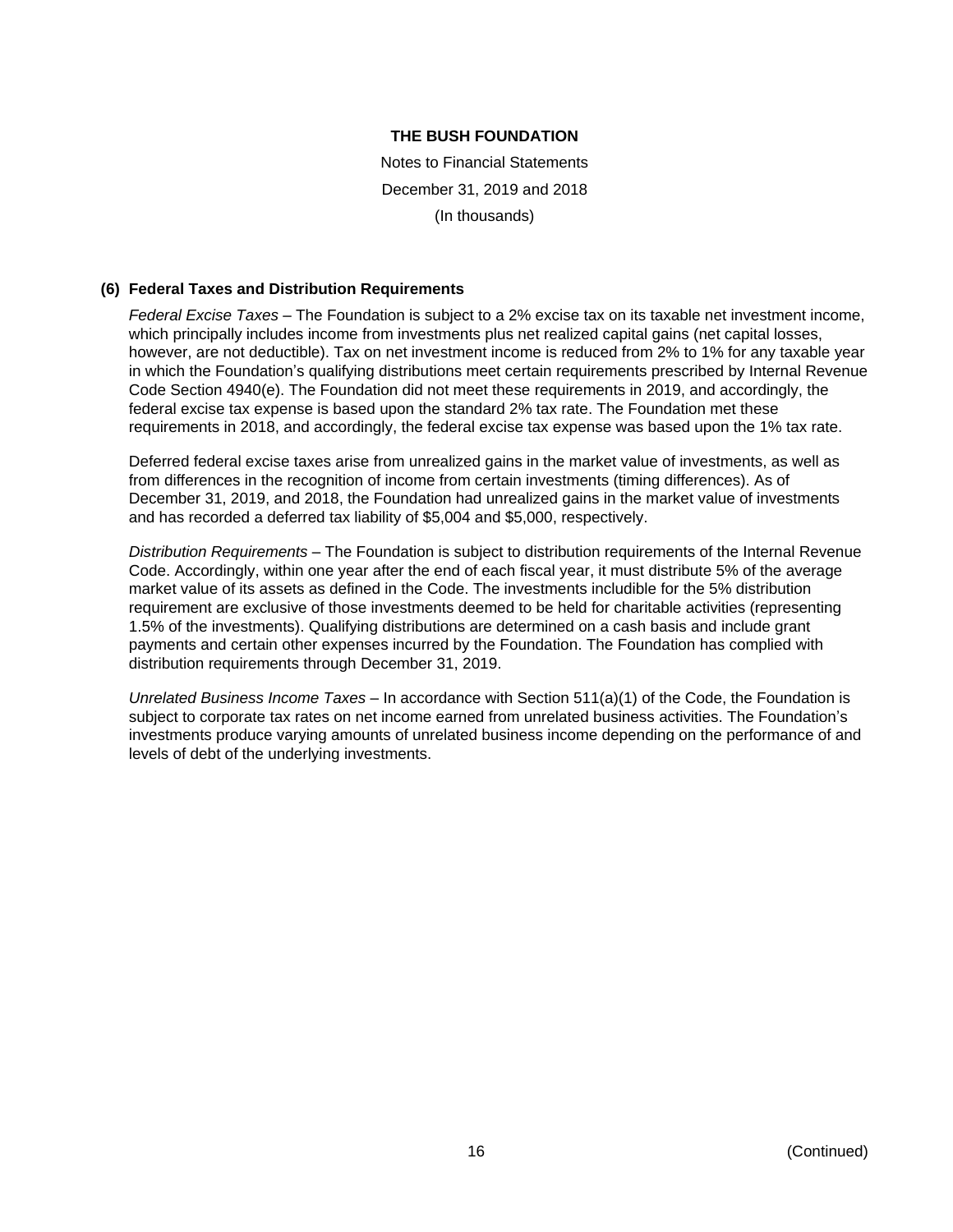Notes to Financial Statements December 31, 2019 and 2018 (In thousands)

#### **(7) Functional Expenses**

The Foundation's operating costs have been categorized between direct program and general administration expenses in the accompanying statements of activities based on management's judgement and classification of direct program activity. Management analyzes expenses as incurred and charges them to direct program or general administration expenses based on their nature. General administration expenses do not include those which constitute direct conduct or direct supervision of the Foundation's programs. The detail of expenses for the years ended December 31, 2019 and 2018 are as follows:

|                               | <b>Direct</b><br>program | General<br>administration | 2019<br>Total<br>expenses |
|-------------------------------|--------------------------|---------------------------|---------------------------|
| Grants, net of cancellations  | \$<br>30,127             |                           | 30,127                    |
| Non-grant expenses:           |                          |                           |                           |
| Salaries and benefits         | 4,426                    | 1,731                     | 6,157                     |
| Consulting                    | 1,700                    | 45                        | 1,745                     |
| Convening expense             | 1,162                    |                           | 1,162                     |
| Communication expense         | 374                      |                           | 374                       |
| Staff travel, expense, and    |                          |                           |                           |
| development                   | 266                      | 52                        | 318                       |
| Rent and utilities            |                          | 342                       | 342                       |
| Board payments and expense    |                          | 309                       | 309                       |
| Professional fees             | 61                       | 97                        | 158                       |
| Other expense                 | 176                      | 326                       | 502                       |
|                               | 38,292                   | 2,902                     | 41,194                    |
| Excise and unrelated business |                          |                           |                           |
| income tax expense            |                          | 1,157                     | 1,157                     |
| Total expenses                | \$<br>38,292             | 4,059                     | 42,351                    |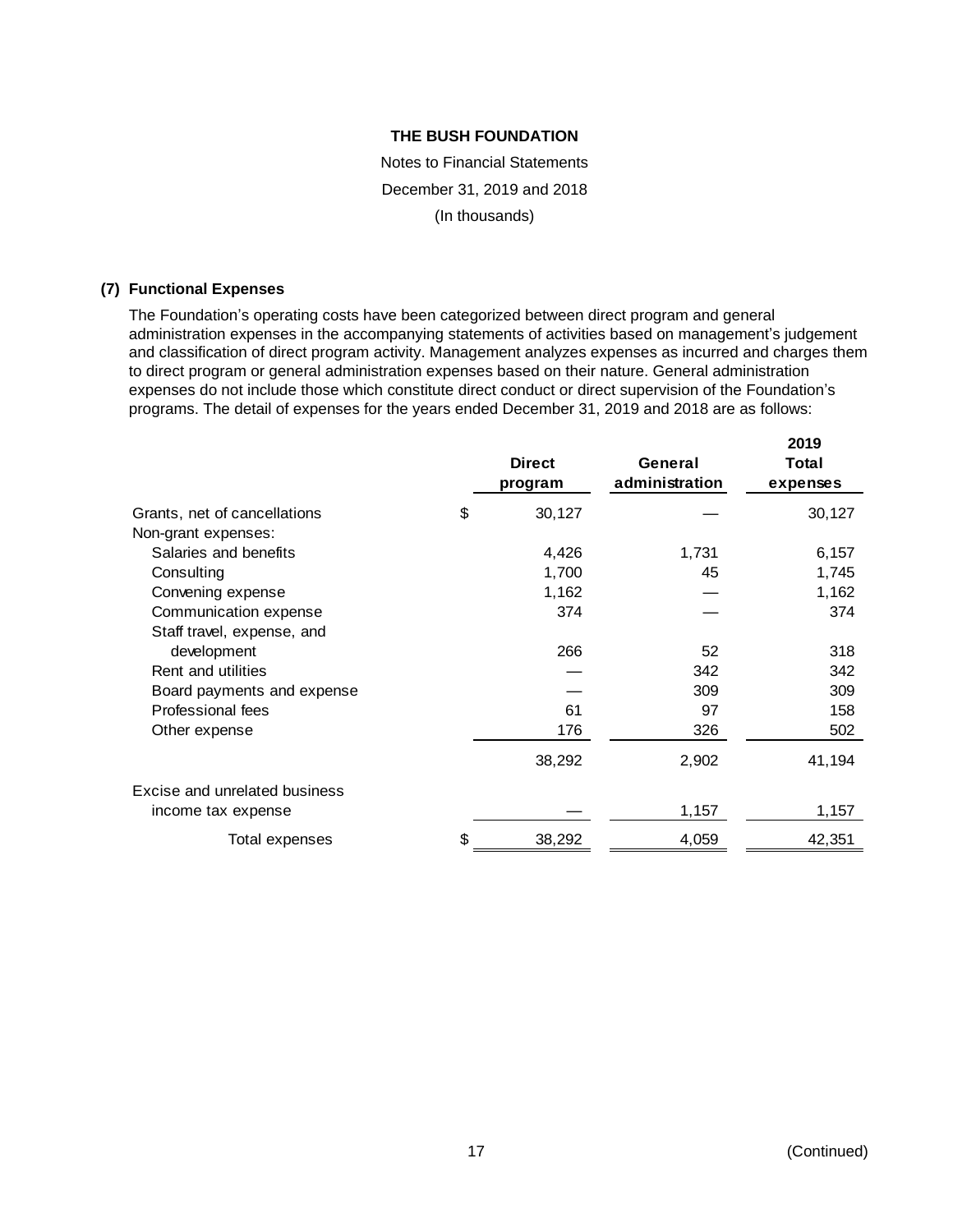Notes to Financial Statements December 31, 2019 and 2018 (In thousands)

|                               | <b>Direct</b><br>program | General<br>administration | 2018 Total<br>expenses |
|-------------------------------|--------------------------|---------------------------|------------------------|
| Grants, net of cancellations  | \$<br>44,685             |                           | 44,685                 |
| Non-grant expenses:           |                          |                           |                        |
| Salaries and benefits         | 4,500                    | 1,657                     | 6,157                  |
| Consulting                    | 2,050                    | 24                        | 2,074                  |
| Convening expense             | 1,526                    |                           | 1,526                  |
| Communication expense         | 485                      |                           | 486                    |
| Staff travel, expense, and    |                          |                           |                        |
| development                   | 334                      | 79                        | 413                    |
| Rent and utilities            |                          | 332                       | 332                    |
| Board payments and expense    |                          | 264                       | 264                    |
| Professional fees             | 90                       | 103                       | 193                    |
| Other expense                 | 162                      | 320                       | 482                    |
|                               | 53,832                   | 2,780                     | 56,612                 |
| Excise and unrelated business |                          |                           |                        |
| income tax expense            |                          | 606                       | 606                    |
| Total expenses                | \$<br>53,832             | 3,386                     | 57,218                 |

#### **(8) Retirement Plan**

The Foundation has a defined contribution retirement plan managed by Teachers Insurance and Annuity Association of America. In 2019 and 2018, the amount of the employer contribution was 8% of the employee's salary and a 2:1 employer match on employee contributions up to a maximum of 4% of the employee's salary, subject to the maximum includible compensation limit per Section 401(a)(17) of the Code. The expense of the plan for 2019 and 2018 was \$544 and \$532, respectively.

The Foundation has a nonqualified deferred compensation 457(b) plan for the benefit of certain employees of the Foundation who are eligible to participate in the plan. The Foundation does not make contributions to the plan. There is no expense to the Foundation for this plan.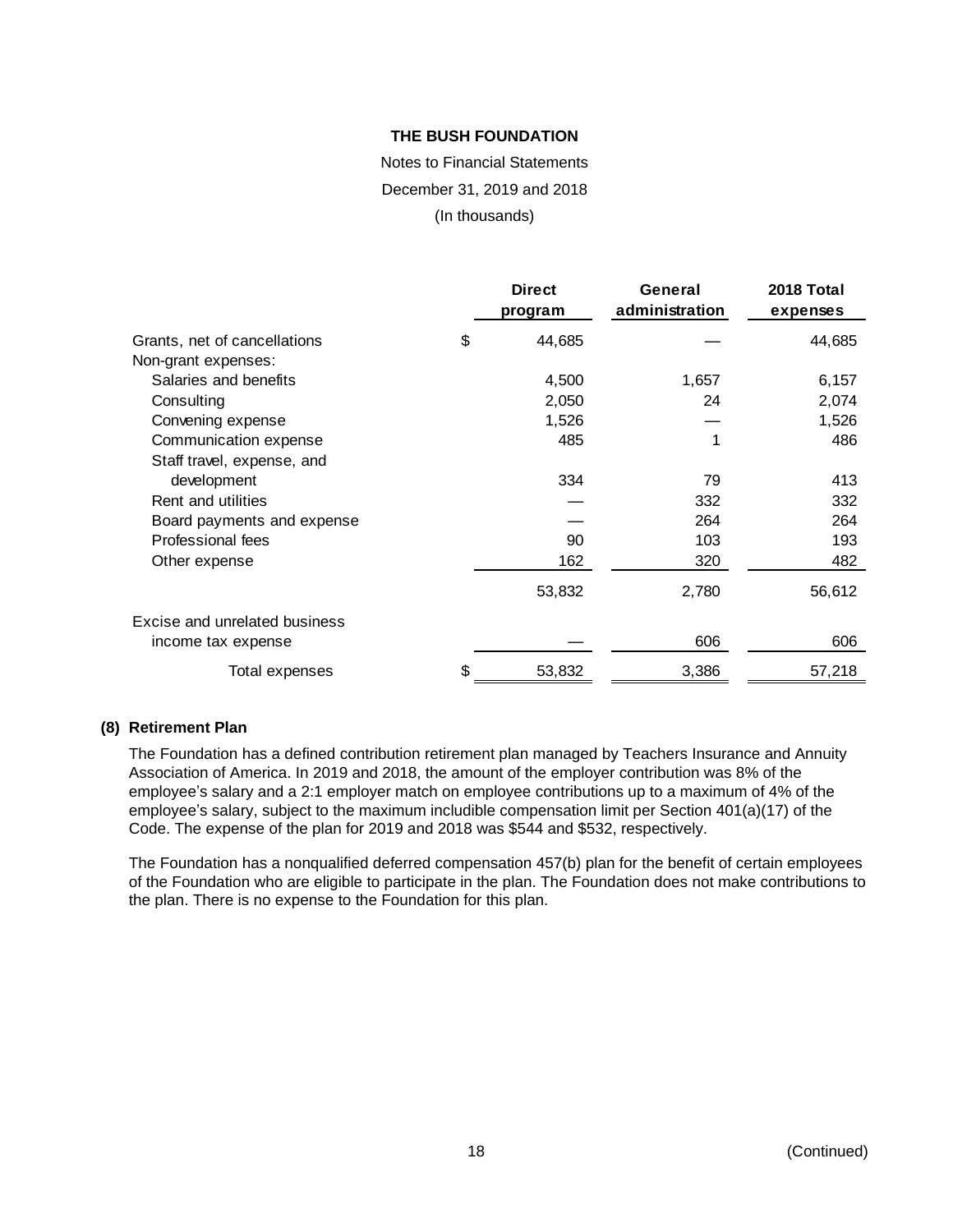# Notes to Financial Statements December 31, 2019 and 2018 (In thousands)

#### **(9) Grants Payable**

The following table provides the activity within the grants payable account:

|                                             |    | 2019      | 2018     |
|---------------------------------------------|----|-----------|----------|
| Unpaid grants payable, at beginning of year | \$ | 19.220    | 7,468    |
| Grants appropriated, net of cancellations   |    | 30.127    | 44,685   |
| Grants paid                                 |    | (32, 528) | (33,010) |
| Refund of previous years' grants            |    | 155       | 77       |
| Unpaid grants payable, at end of year       | S  | 16.974    | 19,220   |

Grants payable in more than one year are stated at their net present value using discount rates established in the year the grant was made with resulting discount rates ranging from 0.9% to 2.7%. The following is a summary of grants authorized and payable at December 31:

|                                  |     | 2019   | 2018   |
|----------------------------------|-----|--------|--------|
| To be paid in less than one year | \$  | 11,412 | 12,784 |
| To be paid in one to five years  |     | 6,084  | 7,207  |
|                                  |     | 17,496 | 19,991 |
| <b>Discount</b>                  |     | (522)  | 771)   |
|                                  | \$. | 16,974 | 19,220 |

As of December 31, 2019 and 2018, the Foundation has approximately \$5,813 and \$4,199, respectively, of conditional grant obligations.

#### **(10) Lease Commitments**

The Foundation has a 145-month (12 years and 1 month) operating lease for office space, which commenced on September 1, 2013 and ends on September 30, 2025. The lease agreement allows for the right to extend the term for two 5-year periods. The Foundation pays base rent per the terms of the agreement and operating costs as incurred for the leased property. Total straight-line rent expense under this lease was \$123 for the years ended December 31, 2019 and 2018.